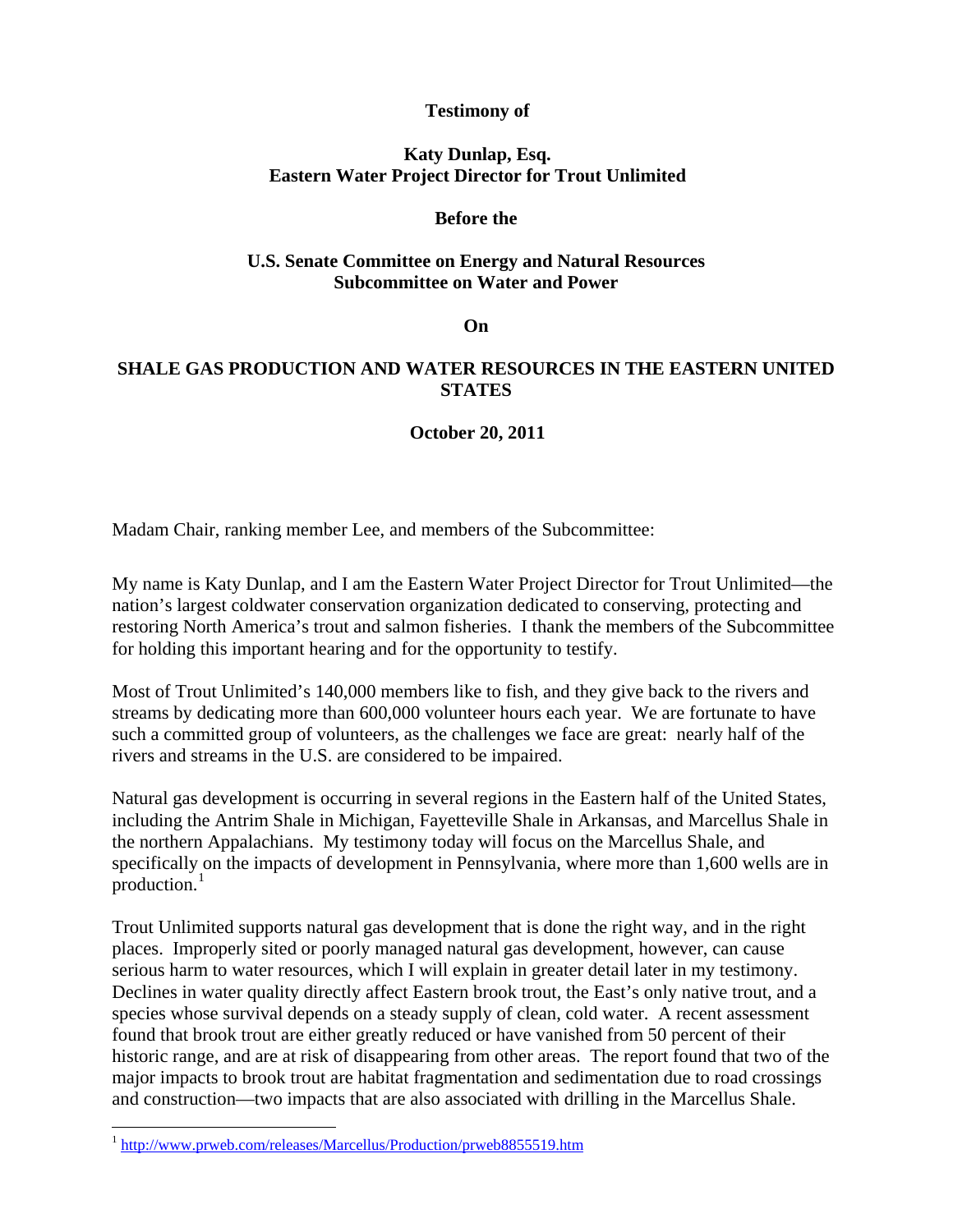With our state and federal agency partners, as well as our conservation allies, Trout Unlimited members are working hard to reverse the decline in brook trout populations all along the Appalachian mountain range, from Georgia to Maine. In Pennsylvania, Trout Unlimited's 12,000 members and staff have been diligently working for more than a decade to restore trout streams that suffer the legacy impacts of past coal mining. And we are making progress. For example, work to remediate acid mine drainage in the Babb Creek in Tioga County, Pa. restored water quality to the point that brook trout were able to repopulate the stream for the first time in decades. Yet in 2011 alone, 181 Marcellus Shale wells have been drilled in Tioga County. As we work to achieve hard-won fishery restoration gains, it is imperative that we avoid additional losses that can result from poorly managed natural gas development.

The potential for natural gas development to impact water resources and trout fisheries exists at several stages of the development process. While Trout Unlimited is concerned about the potential contamination of water resources that can be directly caused by the hydraulic fracturing process, we are equally concerned about the surface impacts that can result from the associated activities of hydraulic fracturing and natural gas development. Specifically, we are concerned about the locations of well pads, wastewater storage areas, and pipelines; well pad, pipeline, and access road construction; water withdrawals from small headwater streams; spills and leaks of toxic substances; and the management, storage and disposal of drilling wastewater.

State and local governments are almost entirely responsible for regulating gas development in the Marcellus Shale region. Federal regulation of the stormwater and drinking water aspects of gas development could have been helpful, but were eliminated by the 2005 Energy Bill passed by Congress. With the lack of any federal oversight, states have taken very different regulatory paths, as I'll explain below. But in the heart of the Marcellus development area, in places such as Pennsylvania, well intentioned state regulatory programs are struggling mightily to keep up with the challenges posed by rapid gas development.

From what we see on the ground, regulation of gas development is not adequate to protect water resources, and we are working hard to fill the gaps. From cradle to grave, water use management for drilling and hydraulic fracturing needs significant improvement to eliminate or reduce incidents of water-related pollution and to ensure overall protection of water resources. My testimony today will illustrate a few examples of drilling-related surface impacts occurring on the ground, including: erosion and sedimentation; blowouts, leaks, spills and illegal discharges; impacts of water withdrawals from headwater streams; and insufficient regulation of wastewater management. I will then discuss what Trout Unlimited is doing to prevent harm to water resources and aquatic habitat, and the policy changes that are needed in Pennsylvania and beyond to facilitate responsible energy development while sustaining the healthy ecosystems that support \$76.7 billion in hunting- and fishing-related economic activity across the United States.

## **I. Water Quality and Quantity Impacts**

Of the 925 violations issued by the Pennsylvania Department of Environmental Protection (DEP) to Marcellus well operators, from January to August of this year, the greatest percentage of violations issued were related to spills, leaks, and illegal discharges. However, by far the most prominent and concerning impact that Trout Unlimited members are seeing on the ground is the failure or lack of erosion and sediment controls on well pad construction sites and access roads.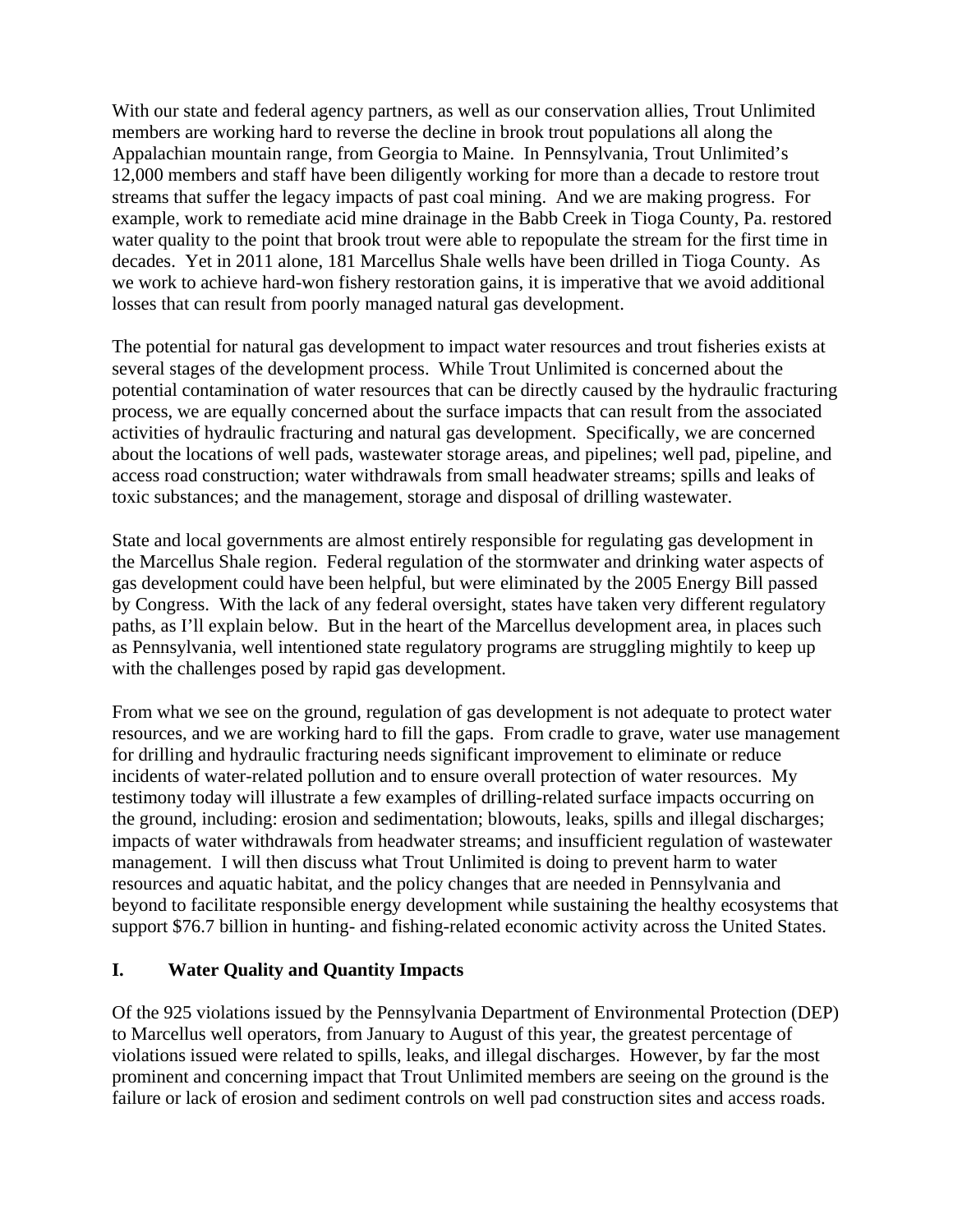#### *A. Erosion and sedimentation*

 $\overline{a}$ 

Erosion and sedimentation can lead to the overall degradation of water supplies and irreversible impacts on valuable and irreplaceable trout streams. In March 2011, development of a gas well site in West Branch Township, Potter County, led to an erosion problem that resulted in the DEP issuing a cease-work order to Chesapeake Energy. A significant amount of sediment and silt was discharged from the site into a stream that is a tributary to a water source serving the Borough of Galeton. The Galeton Water Authority was forced to use another permitted drinking water source. If the water supply operator had not been on site to shut off an intake valve, the water supply for 1,400 Pennsylvanians would have experienced irreparable damage. DEP issued a violation to Chesapeake for failure to implement erosion and sediment controls required in the permit.

In addition to affecting the quality of public water supplies, erosion and sedimentation can greatly impact high quality coldwater habitat. At least 15 different direct negative effects from sedimentation have been demonstrated to impact trout and salmon, ranging from stress, altered behavior, reductions in growth and direct mortality:

Suspended sediment blocks light affecting feeding and movement of fish and causes direct gill damage (if concentrations are high enough) that may lead to death. Excessive sediment in the stream bottom may act as a physical barrier and stop the emergence of fry or prevent proper flow of water to redds . . . Proper water flow is necessary to carry dissolved oxygen to incubating eggs and to remove waste products from developing embryo. $2$ 

Earlier this month, a world-renowned trout stream in north central Pennsylvania was seriously impacted by the construction of a Marcellus natural gas pipeline. Pine Creek—a federallydesignated Wild and Scenic River—experienced severe turbidity as a result of vegetation clearing for the El Paso pipeline in Potter County. The open ditches running up and down the mountain failed to include appropriate erosion and sediment management controls, resulting in excessive sediment loading that will likely negate spawning in the exceptional value trout stream. This incident is currently being investigated by Pennsylvania's DEP, Fish & Boat Commission and the Potter County Conservation District to determine the ultimate impact on Pine Creek and its coldwater fishery.

These are just two examples of sedimentation pollution incidents that have resulted from DEP inspection at sites where an erosion and sediment control permit was required. In reality, there are numerous sedimentation pollution incidents that go un-noticed and uninvestigated by the state—largely because oil and gas development sites less than five acres are not required to receive a permit under current federal and state law. Collectively, these impacts will result in the overall degradation of water resources.

It is estimated that by 2030 between 38,000 and 90,000 acres of Pennsylvania's forest cover will be cleared by Marcellus gas development.<sup>[3](#page-2-1)</sup> The loss of forest cover will leave bare soil exposed

<span id="page-2-0"></span><sup>2</sup> Lloyd, D.S. 1987. Turbidity as a water quality standard for salmonid habitats in Alaska. Pages 34-35. *North* 

<span id="page-2-1"></span>American Journal of Fisheries Management. American Fisheries Society. Bethesda, MD.<br><sup>3</sup> Johnson, Nels (2010). Pennsylvania Energy Impacts Assessment, Report 1: Marcellus Shale Natural Gas & Wind, p.9. *The Nature Conservancy, Pennsylvania Chapter.*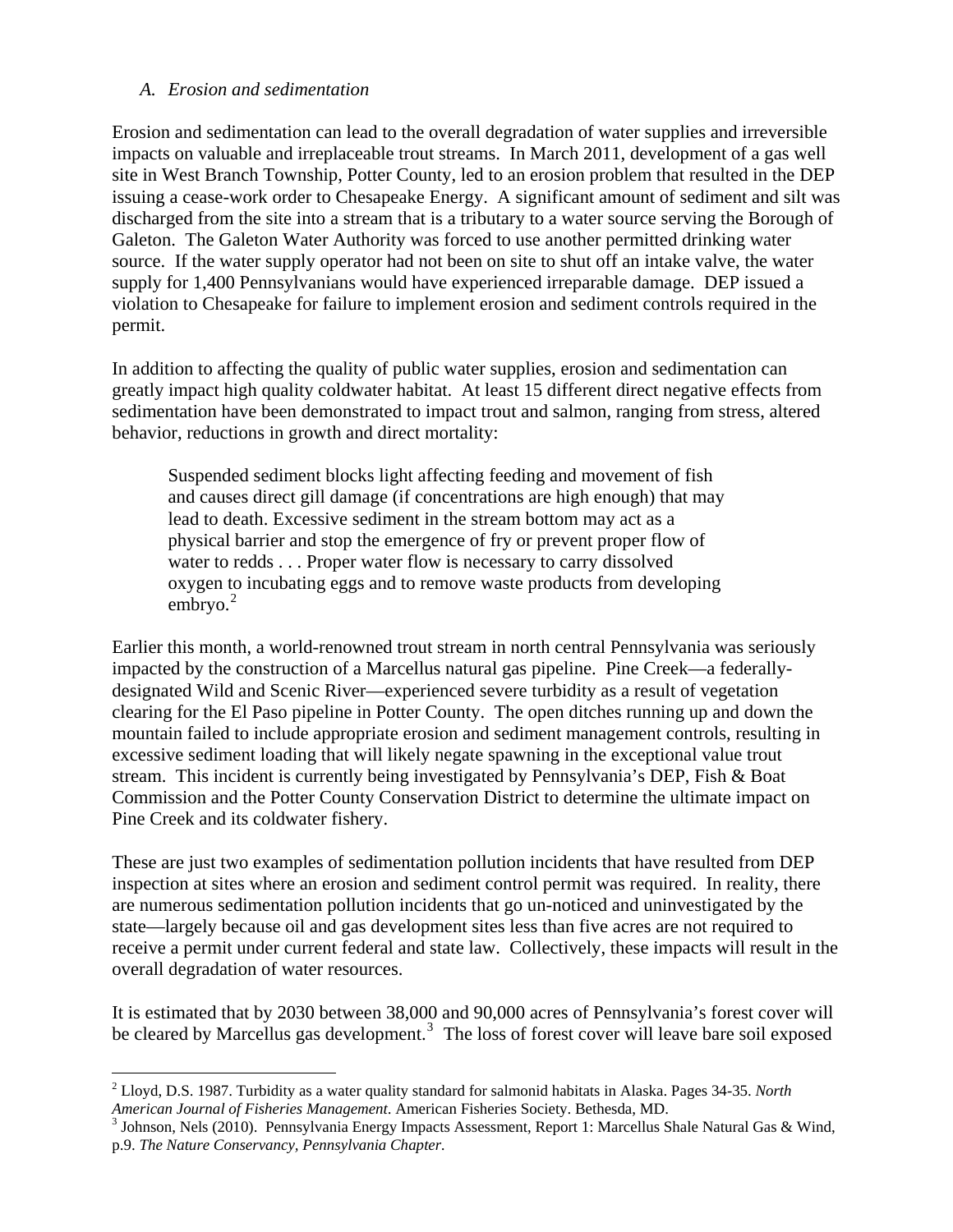and lead to significant increases in erosion and potential water quality impacts, if left unregulated and unchecked. Without oversight on oil and gas development-related construction sites of one acre or more, this pollution problem will perpetuate.

## *B. Blowouts, leaks, spills and illegal discharges*

Blowouts, spills, and leaks related to drilling activity make the news much more often than erosion and sediment control violations. These activities may cause immediate short-term impacts to water resources and contribute to overall water resource degradation in the long-term.

On April 19, 2011, equipment failure at a Chesapeake Energy gas well site near LeRoy Township, Pa. caused a leak, resulting in the release of 30,000 gallons of salty flowback water from the site and into a tributary to Towanda Creek. The well site was located less than 500 feet from the tributary that drains into Towanda Creek—too close to prevent drilling fluid from entering the creek. Towanda Creek is a well-known trout stream that meets the Susquehanna River about 16 miles downstream of the spill. The Susquehanna River supplies 45 percent of the fresh water in the Chesapeake Bay.

In March 2010, Airfoam HB—a wetting chemical used in gas drilling—was discharged into Pine Creek near Waterville, Pa. The material originated from a Pennsylvania General Energy Company LLC (PGE) well site approximately 2,000 feet uphill from Pine Creek and was found by local citizens in Pine Creek. Pennsylvania Fish & Boat Commission investigators determined that the surfactant was pumped down the well during the drilling process and, in all probability, accumulated in a void in the sedimentary rock layers. The surfactant was then flushed laterally through the underground rock strata by heavy rain runoff before emerging as a soapy discharge at a spring, on the mountainside approximately 2,000 feet away.<sup>[4](#page-3-0)</sup>

In Clearfield County, Pa., several leaks caused contamination of groundwater springs and high quality trout waters in 2009. At a well site owned by EOG, a small hole in a drilling wastewater hose allowed gas and flowback water to leak and percolate onto the ground and into Little Laurel Run for over two months, contributing to the contamination at Reed Springs and Alex Branch. Another accident occurred at the site, when almost 8,000 gallons of water and fracking fluids leaked from a tank and into the Alex Branch and Trout Run. Alex Branch is a tributary of Trout Run, one of the area's better fishing creeks, which flows into the West Branch of the Susquehanna River. Investigations by the DEP and the Pennsylvania Fish & Boat Commission subsequently determined that several accidental discharges of contaminated water and fluids at EOG's Marcellus operations, including leakage from the pit over a two-month period from August through October 2009, had caused the contamination of Reeds Spring.<sup>[5](#page-3-1)</sup> That same EOG well experienced a blowout in June 2010, releasing at least 35,000 gallons of brine and toxic fluids from hydraulic fracturing into the air over 16 hours. The DEP shut down the company's drilling operations for 40 days statewide, and six weeks later, fined EOG and a drilling contractor a total of \$400,000.<sup>[6](#page-3-2)</sup> Just this one well site alone caused several incidents of contamination to surface and ground water sources, demonstrating the potential contamination that may be caused by the 50,000 to 80,000 wells that are projected for Pennsylvania alone.

 $\overline{a}$ 

<sup>4</sup> http://www.fish.state.pa.us/newsreleases/2011press/pge\_settle.htm

<span id="page-3-1"></span><span id="page-3-0"></span> $^{5}$  http://www.post-gazette.com/pg/11156/1151527-503.stm

<span id="page-3-2"></span> $6$  http://www.post-gazette.com/pg/11156/1151527-503.stm#ixzz1asSTB7RA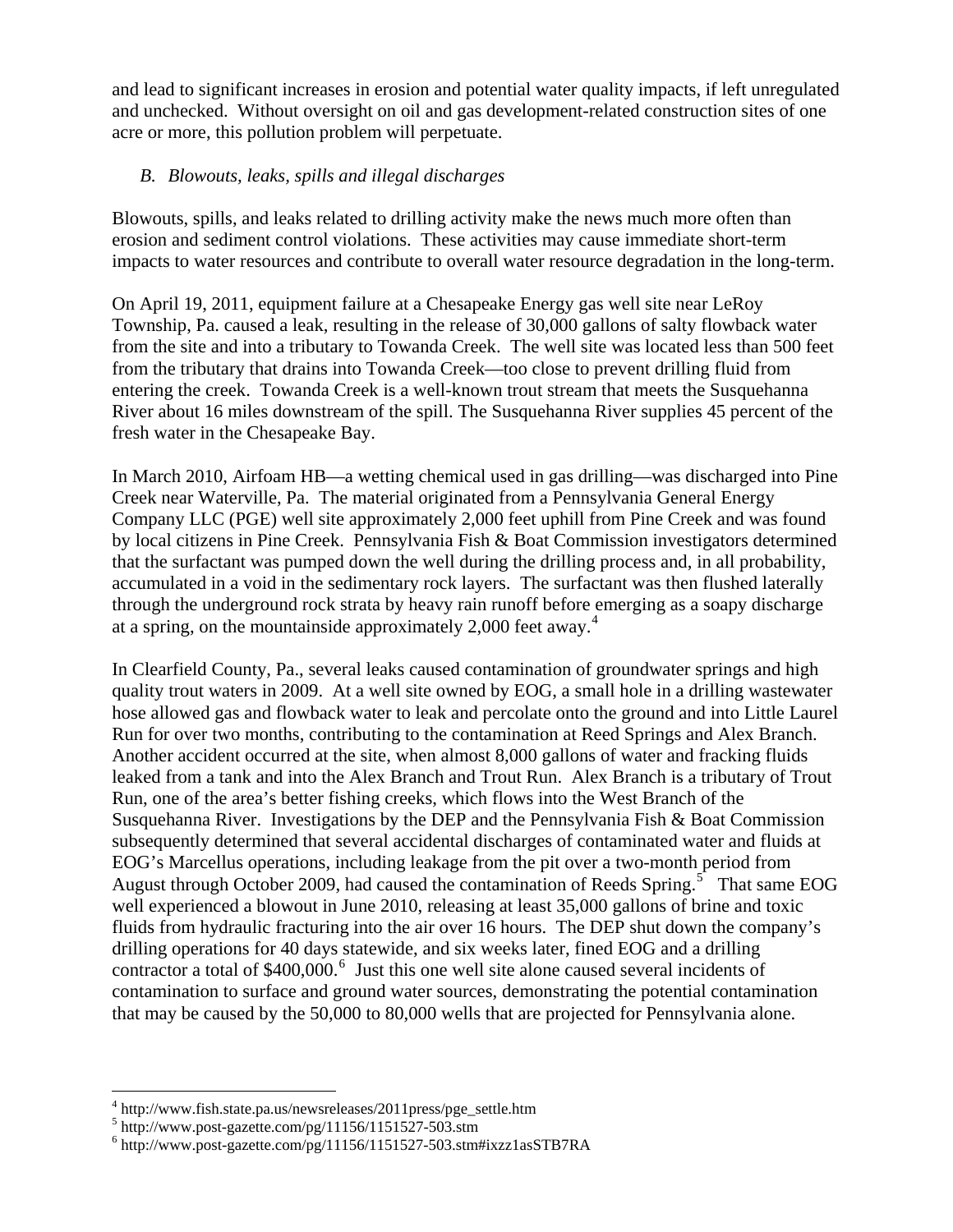### *C. Water quantity concerns*

While the states overlying the Marcellus Shale region are blessed with abundant rivers and streams, these water resources are not infinite. Large, consumptive withdrawals for gas drilling can have deleterious effects on sensitive watersheds and their aquatic life. To hydraulically fracture each Marcellus well, approximately five million gallons of water is needed. The timing and location of water withdrawals for gas drilling, as well as consideration of other major withdrawals in the basin during the same period, will determine the short- and long-term impacts on the watershed. Because many of the more productive Marcellus drilling areas are in or nearby smaller watersheds containing headwater streams, such large water withdrawals could be devastating to coldwater habitat and other aquatic resources.

For example, Horton Run, a tributary of the East Fork of Sinnamahoning Creek and classified as an "Exceptional Value" trout stream, was virtually de-watered by water withdrawals for gas well development. Fish kills have occurred as a result of water withdrawals that de-watered Cross Creek and Sugarcamp Creek in Washington County, Pa. Four gas companies have paid a total of \$1.7 million to settle charges of illegal water withdrawals from Pennsylvania trout streams, including Chief Oil & Gas, which took 3.5 million gallons from a tributary of Larry's Creek, and Range Resources, which took 2.2 million from Big Sandy Run. Additionally, water withdrawals have damaged Meshoppen, Pine and Sugar creeks. These examples clearly demonstrate the risk that water withdrawals from small headwater streams pose to aquatic habitat.

### *D. Wastewater management*

Marcellus Shale operators in Pennsylvania have reported that approximately 15 percent of the roughly 5 million gallons of water used to fracture a well is returned to the surface during the initial flowback period, and the Secretary of Energy Advisory Board's (SEAB) 90-day report found that "... in the Marcellus, primarily in Ohio, New York, Pennsylvania and West Virginia, the flow-back water is between 20 and 40 percent of the injected volume."<sup>[7](#page-4-0), [8](#page-4-1)</sup> Flowback from Marcellus Shale hydraulic fracturing contain pollutants of concern – particularly high levels of dissolved salts, often several times saltier than sea water. High Total Dissolved Solids (TDS) levels can have significant impacts on trout populations and the waterways they rely upon.

Hauling fresh water and wastewater to and from a well pad site is a service that is often subcontracted to several hauling companies. Each of those trucking crews may be operating several trucks, and each of those drivers may be making several trips a day. In southwest Pennsylvania, one such hauler was recently charged with illegally dumping millions of gallons of Marcellus Shale drilling wastewater into holes, mine shafts and waterways in a six-county region between 2003-2009. Robert Shipman and his company, Allan's Waste Water Services, are collectively facing 175 criminal charges. $9$ 

While the return water (flowback plus produced water) is increasingly being re-used and recycled by the industry, ultimately decreasing the demand for freshwater, there continues to be a lack of a comprehensive treatment plan for wastewater generated from hydraulic fracturing and drilling practices. In Pennsylvania, the DEP asked drillers to voluntarily stop taking wastewater

 $\overline{a}$ 

<span id="page-4-0"></span> $^7$  http://www.pagoppolicy.com/Display/SiteFiles/112/2011Hearings/112\_4\_21\_11\_Jugovic\_DEP\_Testimony.pdf  $^8$  The SEAR Shele Ges Production Subcommittee Ninety Day Benert August 11, 2011 n. 0. The SEAB Shale Gas Production Subcommittee Ninety-Day Report – August 11, 2011, p. 9.

<span id="page-4-1"></span>http://www.shalegas.energy.gov/resources/081111\_90\_day\_report.pdf 9

<span id="page-4-2"></span> $9$  http://www.post-gazette.com/pg/11077/1132812-454.stm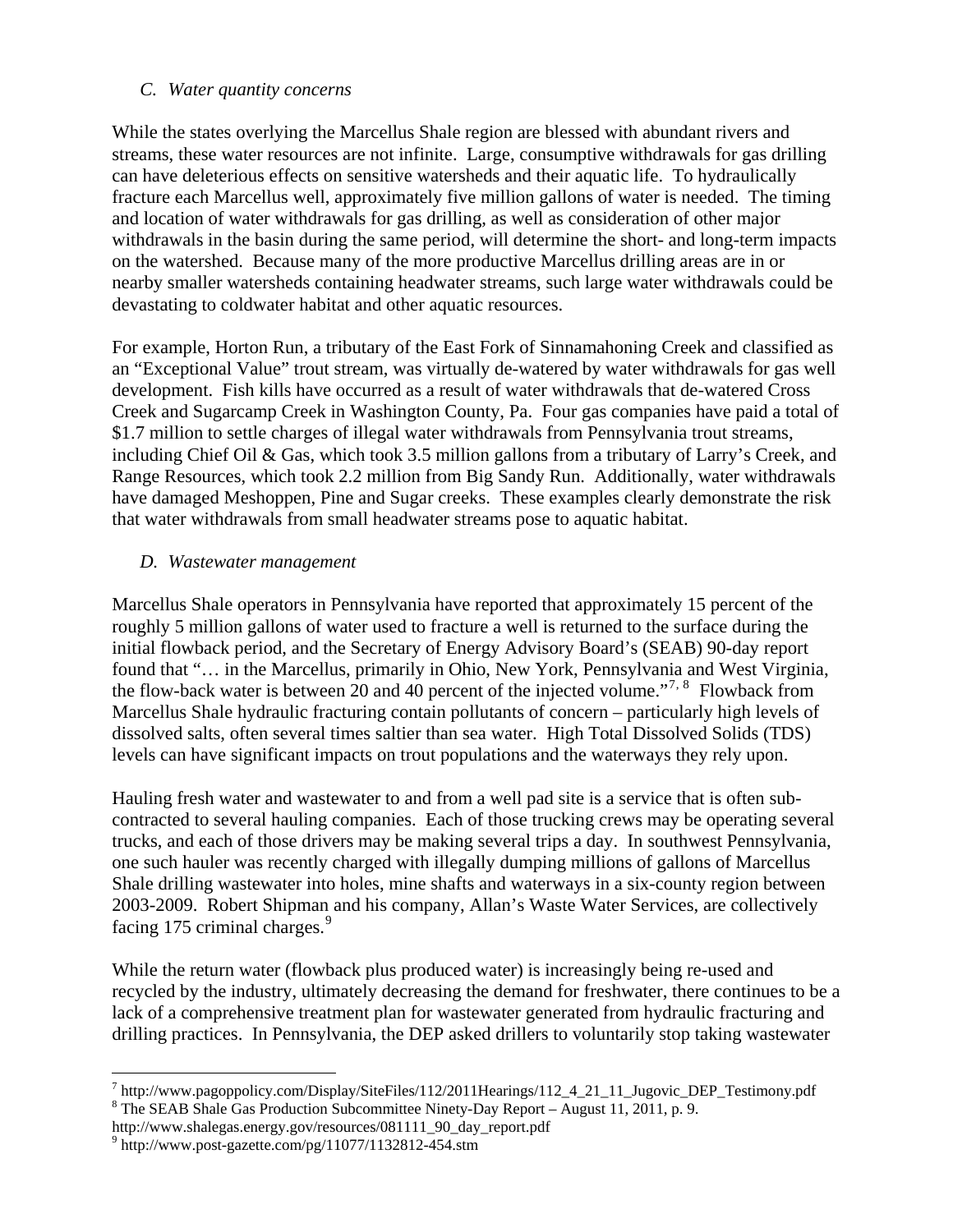to municipal treatment plants, as these facilities are designed to treat biological agents and not equipped to treat the chemicals and high salts found in drilling wastewater. Several companies have complied. However, there is still a need for long-term wastewater management planning, as even recycled wastewater must be partially treated before re-use and will eventually need to be disposed. Other avenues for wastewater disposal have been underground injection wells. In general, Pennsylvania drillers have been sending their wastewater to Ohio for underground injection.

In the face of these hazards for water resources, states in the region have responded differently. Pennsylvania and West Virginia have the most active Marcellus Shale gas development and the most active state regulatory programs. Conversely, not one horizontal Marcellus gas well has yet been developed in Maryland or New York, and in fact, drilling will not be permitted in the drinking watersheds for New York City and Syracuse because of water quality concerns. New York has been working on a study of the impacts of gas development since 2008, and is on the verge of allowing active development in other parts of the state in 2012. Maryland is undergoing a study to determine whether and how Marcellus Shale gas development might occur in the state. A final report is expected by August 2014.

# **II. Solutions**

TU is actively involved at local, state, and federal levels to find solutions which will allow well sited, well planned, and well executed gas development. The large numbers of wells being developed in Pennsylvania, and the hugely important trout fisheries which are a hallmark of the state and its \$1.3 billion angling-related economy,<sup>[10](#page-5-0)</sup> make it ground zero for our work.

To address the next challenge facing Pennsylvania's coldwater streams, Trout Unlimited launched a Marcellus Shale campaign aimed at working with state agencies and the industry to identify, avoid and mitigate the impacts of gas development on trout populations and coldwater habitat. Trout Unlimited and other sportsmen and women have met with state regulators to discuss protections for ecologically-sensitive watersheds and opportunities for improving monitoring, oversight and enforcement of drilling related activities. We have developed a partnership with a drilling company in southwest Pennsylvania to create a model well pad site and demonstrate how best management practices and appropriate well siting and design can increase the likelihood that water resources and trout populations are protected.

To provide an extra set of eyes and ears on the ground, Trout Unlimited initiated the Pennsylvania Coldwater Conservation Corps in 2010. We have trained more than 200 volunteers to conduct stream surveillance to monitor the impacts of Marcellus Shale development on the commonwealth's valuable water resources. Our members conduct water quality testing on sensitive coldwater streams and survey watersheds for impacts associated with drilling-related activity where Marcellus development is occurring or is projected to occur in the near future. In the field, Trout Unlimited members are witnessing impacts that do not always make the headlines.

Volunteer efforts and industry best practices form two legs of the stool, with the third being effective regulations. Trout Unlimited recommends the following changes to deal with the problems identified above.

<span id="page-5-0"></span> $\overline{a}$ <sup>10</sup> <http://www.census.gov/prod/2008pubs/fhw06-pa.pdf>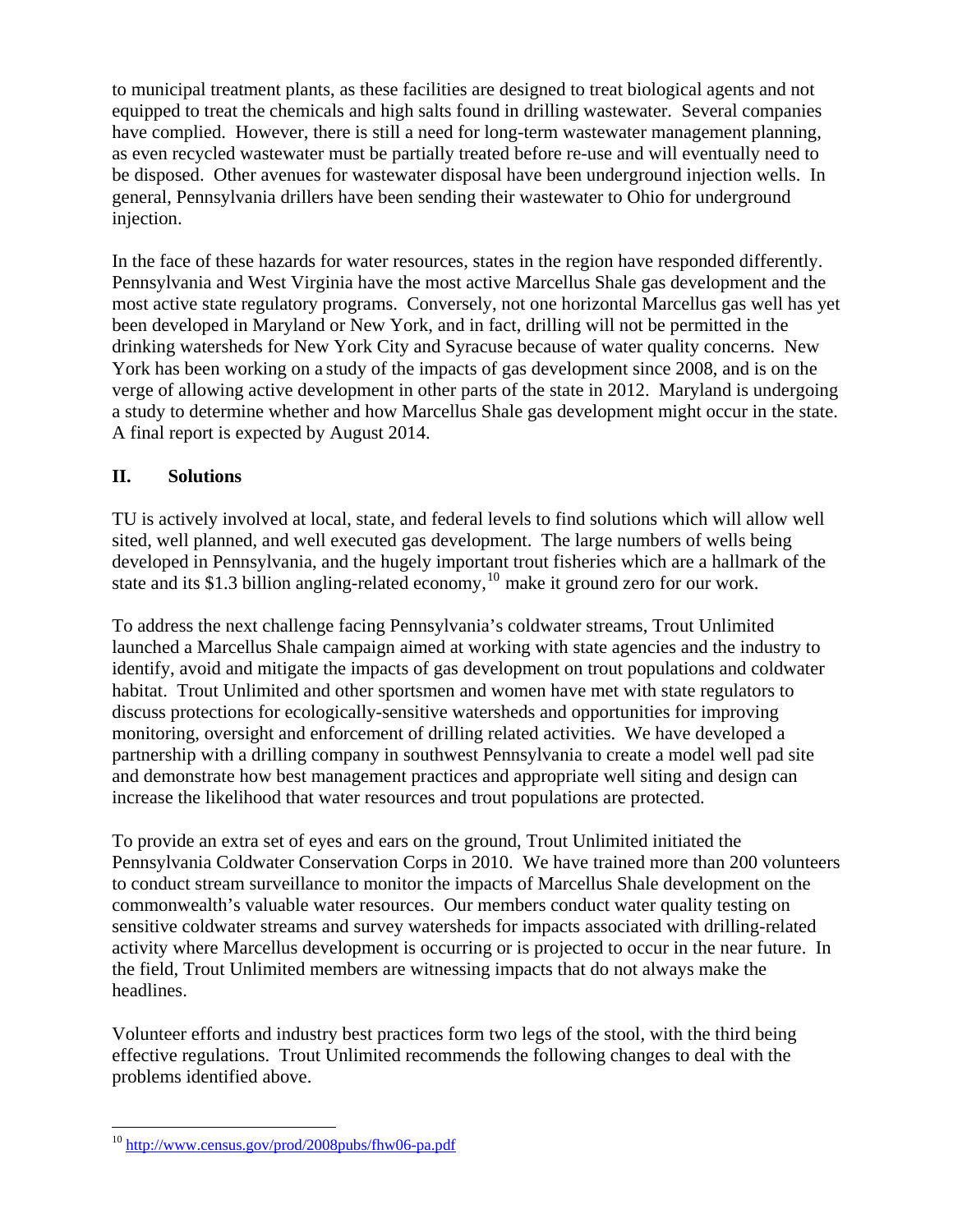### *A. Erosion and sedimentation*

Unlike other construction sites, due to an exemption provided through the Energy Policy Act of 2005, oil and gas construction sites are not covered by the Clean Water Act's stormwater provisions.<sup>[11](#page-6-0)</sup> This exemption prevents the application of Clean Water Act stormwater runoff rules to the construction of exploration and production facilities by oil and gas companies and the roads that service those sites. In light of the impacts of construction-related stormwater from natural gas development on fish habitat and water resources, this exemption makes little sense and should be repealed.

In Pennsylvania, an erosion and sediment control permit is required only if a well operator is proposing five acres or more of earth disturbance. However, the average Marcellus Shale well pad size in Pennsylvania is approximately three acres—making the majority of well pads exempt from the state's erosion and sediment control permit requirements.<sup>[12](#page-6-1)</sup> Due in large part to gaps in regulatory oversight, streams are turning turbid and muddy from the erosion, sedimentation and runoff from nearby Marcellus construction sites.

# *B. Blowouts, leaks, spills and illegal discharges*

Steps should be taken to reduce the risk of impacts to water, including removal of the exemption to the Safe Drinking Water Act for hydraulic fracturing. Some spills and other accidents may be unavoidable. For these, we should reduce their direct impacts on water resources by requiring setbacks from waterways for natural gas infrastructure. Construction of well pads, compressor stations, storage pits and other drilling infrastructure should not be authorized, at a minimum, within 300 feet of surface waters. Well pad development and construction of impoundments should be prohibited in 100-year floodplains.

## *C. Water quantity concerns*

In Pennsylvania, one-third of the state does not have a comprehensive water withdrawal permitting program. While the state requires each company to submit a Water Management Plan for drilling within a region, the plan only requires identification of the source, the amount, the counties where the water will be used and a low flow analysis. The plan does not require monitoring to ensure compliance with the permit or signage at the withdrawal site, making it difficult for the public to know whether a withdrawal is legally permitted. Additionally, while the plan is valid for five years, there is no specific time restriction associated with the withdrawal and the operator has 30 days to notify the DEP after initiation of the withdrawal. At that point, the damage could be done. In the Ohio River basin, the DEP established "guidelines" similar to the Susquehanna River Basin Commission, but these are merely guidance—not requirements and DEP inspectors do not visit water withdrawal sites to ensure compliance with the water management plan.<sup>[13](#page-6-2)</sup> Furthermore, the DEP has never suspended a water withdrawal approval for drilling because of inadequate streamflow conditions, even during recent drought declaration periods.

 $\overline{a}$  $11$  Section 323 of the Energy Policy Act of 2005, P.L. 109-58.

<span id="page-6-1"></span><span id="page-6-0"></span><sup>&</sup>lt;sup>12</sup>Johnson, Nels (2010). Pennsylvania Energy Impacts Assessment, Report 1: Marcellus Shale Natural Gas & Wind, p.9. *The Nature Conservancy, Pennsylvania Chapter*.<br><sup>13</sup> Information provided by Scott Perry, Chief of Pennsylvania DEP Bureau of Oil & Gas Management (12/28/10).

<span id="page-6-2"></span>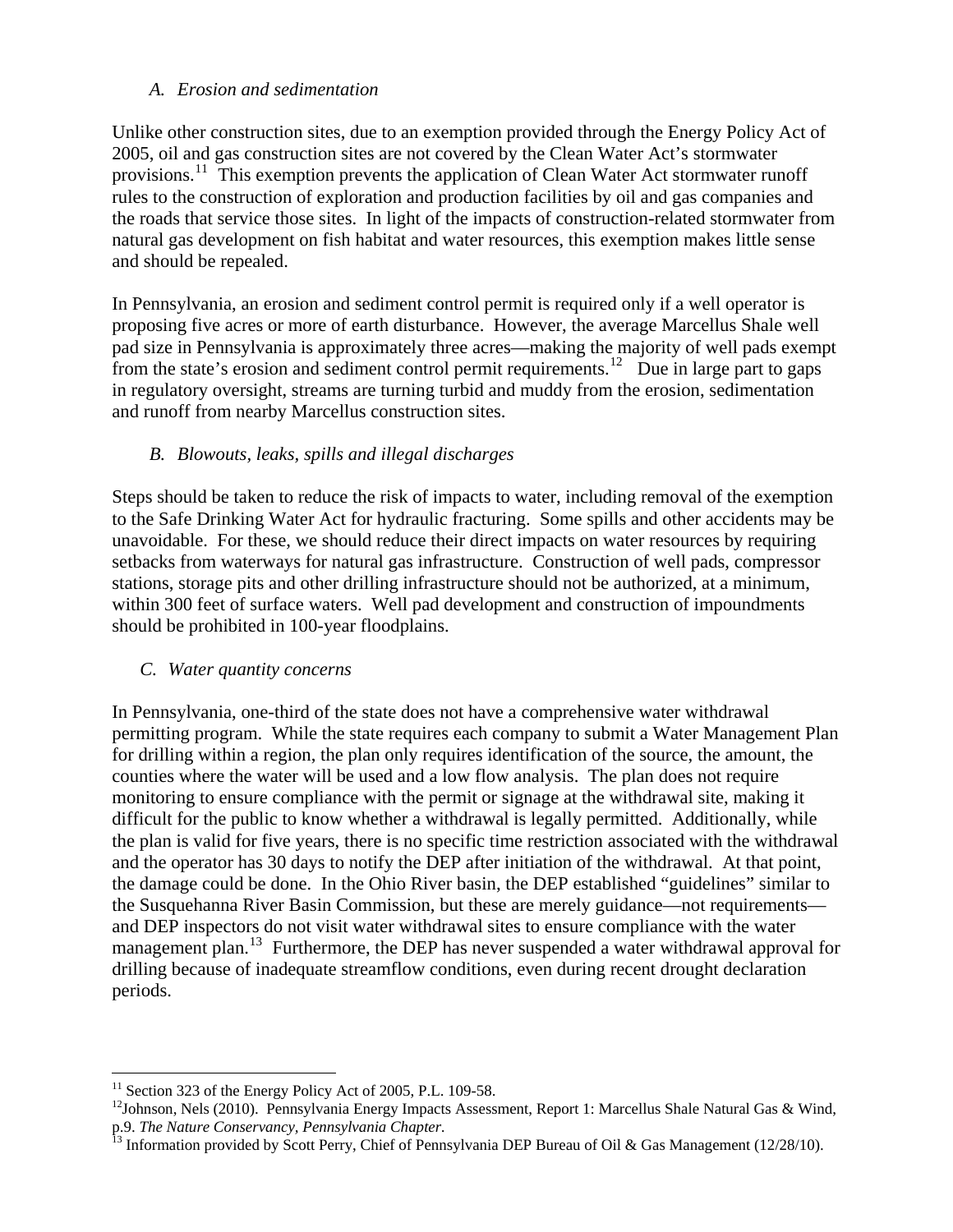Pennsylvania's current water quantity management fails to comprehensively manage the impacts on stream flows. State regulators should conduct a cumulative impact assessment to determine how taking billions of gallons of water out of a watershed will impact the small headwater streams that provide integral ecosystem services for downstream users and that support trout spawning. And where necessary, the state should establish ecologically-based withdrawal limitations to prevent damage to headwater streams.

## *D. Wastewater management*

A comprehensive management plan for wastewater generated during the drilling process, using a cradle-to-grave approach including disclosure, tracking and proper treatment and disposal, must be developed to protect valuable water resources. Trout Unlimited supports the SEAB Committee's recommendation that regulators begin working with industry and other stakeholders to develop and use an integrated water management system. An integrated water management system should include common principles, such as adoption of a life-cycle approach for tracking and reporting all water flows throughout the process; measurement and public reporting of the composition of water stocks and flow throughout the process; and manifesting of all transfers of water among locations.<sup>[14](#page-7-0)</sup> Real-time tracking systems should be required for trucks hauling fresh water, flowback water and chemicals, including GPS systems and electronic manifest systems, to allow for regulatory entities and emergency personnel to track and respond to potential accidents and to prevent haulers from disposing of drilling wastewater illegally.

In Pennsylvania, permits were issued, drilling began and wastewater was generated before the industry or the state had a solid plan for managing and treating wastewater. To date, short-term fixes have been utilized to dispose of wastewater. However, as with any commercial industrial sector, the natural gas drilling industry must invest in long-term wastewater treatment and disposal solutions.

Finally, Trout Unlimited supports the SEAB Committee's recommendation that regulatory entities immediately adopt rules for full disclosure of the chemicals used in the fracturing process and the chemical composition on a well-by-well basis. Such disclosure should be made on a publicly available website.

The management actions described above would do much to reduce the risk of harmful impacts on water resources and aquatic habitat from natural gas development. However, it will never be possible to fully eliminate the impacts of intensive energy development. The SEAB 90-Day Report stated that: "The combination of impacts from multiple drilling and production operations, support infrastructure (pipelines, road networks, etc.) and related activities can overwhelm ecosystems and communities." Due to unavoidable impacts, Trout Unlimited supports the SEAB recommendation to "Declare unique and/or sensitive areas off-limits to drilling and support infrastructure as determined through an appropriate science-based process." Such areas include high quality brook trout habitat identified through Trout Unlimited's Conservation Success Index,  $15$  for example key watersheds in the Monongahela National Forest in West Virginia where no wells have yet been permitted, and the George Washington National Forest, which now is considering adopting a strong policy on horizontal drilling for natural gas.

 $\overline{a}$ <sup>14</sup> The SEAB Shale Gas Production Subcommittee Ninety-Day Report – August 11, 2011, p. 22.

<span id="page-7-1"></span><span id="page-7-0"></span>http://www.shalegas.energy.gov/resources/081111\_90\_day\_report.pdf<br><sup>15</sup> <http://www.tu.org/science/conservation-success-index>